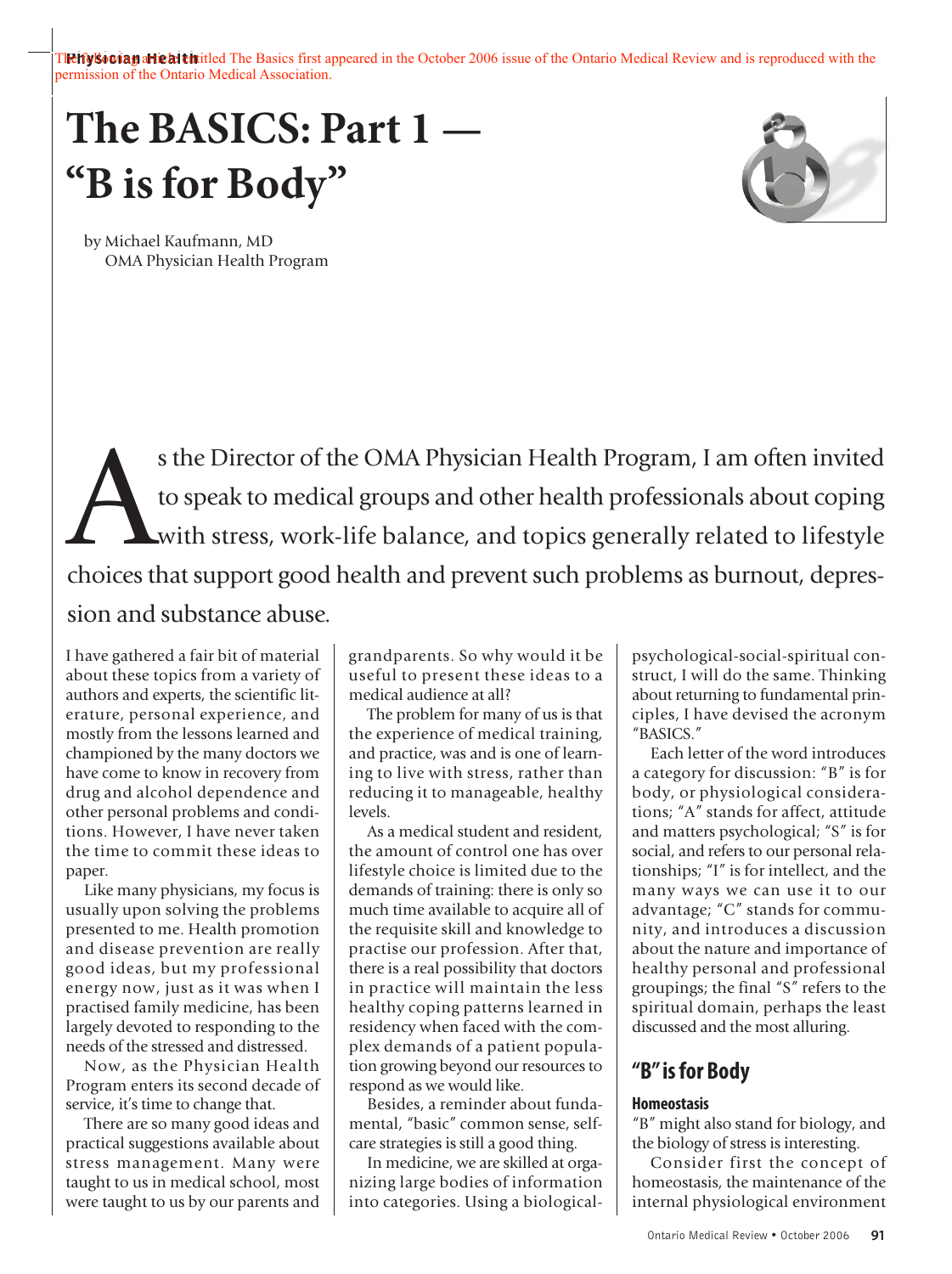of an organism within healthy limits.

Homeostasis means that we eat when hungry, drink when thirsty, sleep when tired, and so on. Thus we are restored. This is the physiology of our regular patterns, routines and diurnal variations — the baseline biochemical "hum" of existence.

Homeostatic processes and mechanisms have been long studied and are well understood.

#### **Allostasis**

But what happens when we don't eat when hungry, or fail to sleep when tired?

A newer concept is that of allostasis. <sup>1</sup> The body adapts to potentially diverse and dangerous situations through the activation of neural, hormonal, or immunological mechanisms. Liberation of cortisol and adrenaline are just two such stress responses.

The problem is that the organism is fatigued and otherwise stressed by such an attempt to deal with "danger" (which might be only skipping meals on a very busy day).

Allostasis is the combined physiological and psychological adaptation to adversity and threats which creates wear and tear upon the organism. Allostatic responses are mediated by the brain and nervous system, but probably affect every cell and system within the body.

When allostatic challenges are few, the body has time to recover and return to a healthy homeostatic state. When the individual is challenged repeatedly, or when the allostatic systems remain turned on when no longer needed, the mediators of allostasis can produce a wear and tear on the body that has been termed "allostatic load."

Examples of allostatic load include the accumulation of abdominal fat, the loss of bone minerals, and neuronal atrophy, to name only a few. 2 In short, when we are chronically stressed, the physiological changes that result render us less resilient, more susceptible to the diseases and disorders that we know through experience often occur in that context.

Physicians, despite what they might think of themselves, are not exempt from these physiological fundamentals.

So, working long hours, often facing demanding patient care situations, missing meals and losing sleep — the resident's and physician's all-too-often routine — causes lasting physiological changes in the body that predispose to all of the diseases, and especially those to which the individual is genetically susceptible, that we are trained to treat. How ironic!

#### **Nutrition**

If we are to address the "basics," then let's start with perhaps the most basic of them all: diet and nutrition.

The food we eat is our physiological fuel. Feed ourselves properly, according to sound nutritional principles, and we feel well and perform at our best. But, just as running highperformance engines on low-octane fuel can result in reduced performance and engine damage, eating poorly drains energy and, over time, can cause health problems. Again, all doctors know this already.

The notion of "sound nutritional principles" is constantly evolving. Documents such as *Canada's Food Guide to Healthy Eating* and the *American Heart Association (AHA) Dietary Guidelines* are available and offer useful suggestions. 3,4

I note that the AHA considers reducing risk factors for coronary artery disease through diet. Specifically, high blood cholesterol, high blood pressure, and excess body weight are targeted — all markers of allostatic load. Therefore, healthy eating can modify these risks, decrease allostatic burden, and increase resilience and our ability to cope with stress.

Basic recommendations in these guidelines include eating a diet rich in vegetables and fruits, whole grains and high-fibre foods. Foods that are metabolized slowly into glucose (low glycemic) are preferred compared to those that release glucose rapidly, such as sweets and processed carbohydrates (high glycemic).

It is suggested that fish be consumed at least twice a week, and that dairy and meat products are of the low-fat, lean variety. Choose and prepare foods with little or no salt. Limit saturated fats and trans-fats, which come from foods prepared with partially hydrogenated vegetable oils.

For me, I guess this means that eating the ubiquitous fatty, sugary Danish pastry with the red or yellow gooey stuff on it during all those years of medical training wasn't such a good idea. But, combined with a couple of sugared cups of coffee (not the decaf variety), they provided energy bursts that replaced breakfast and lunch and kept me going through the demanding days of residency. It took me years to recognize that the intermittent fatigue, irritability and poor concentration I experienced were as much due to plunges into hypoglycemia as any other factor.

Here, then, are a few practical ideas about matching sound nutritional principles to the reality and routines of a modern medical day:

- Eat breakfast even if you round at 0700! Your mother was right it is an important meal. There is no sense in starting the day without quality fuel in the tank, relying instead upon the "supercharged" effect of caffeine, fat and sugar in your morning "double double." Consider low-fat yogurt, high-fibre cereals, fruit, some cottage cheese, or even, yes, eggs from time to time.
- Eat smaller portions more often every three to four hours during the day. Keeping blood sugar and insulin levels steady is preferable to the peak and trough effect of occasional eating of large meals. It's probably a good idea to have a healthy snack mid-morning (especially if breakfast is very early), late afternoon or in the evening before bed. Consider fruit, vegetable sticks, cheese, whole grain bread, crackers or cereal. It's easy to throw an apple and an individually wrapped piece of cheese into your bag in the morning and take it with you to the office or hospital. Be especially certain to do this if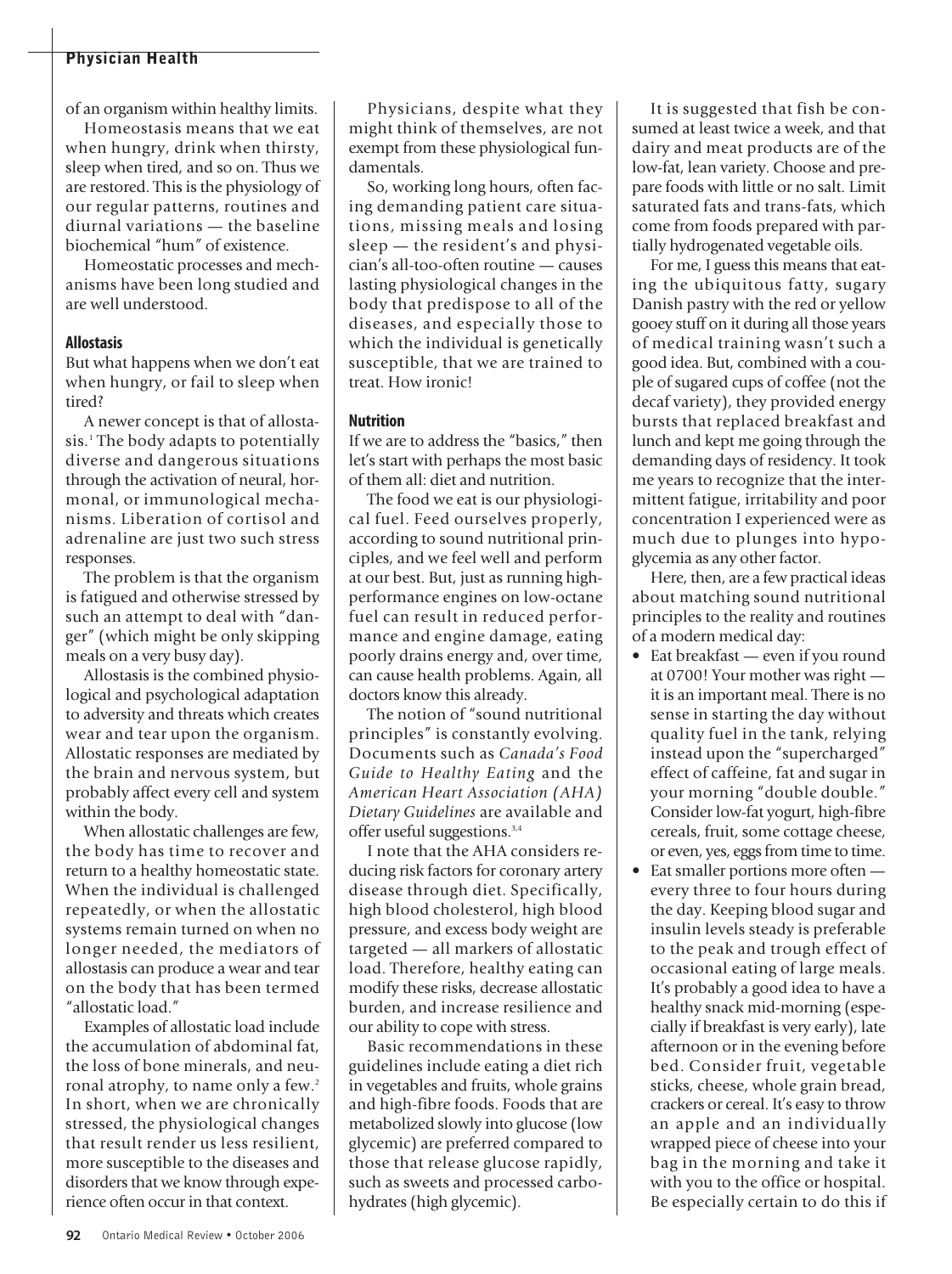expecting a long, stressful day with the possibility of having to work through lunch or supper.

- Choose the fruit and yogurt at rounds. Avoid the muffins.
- If it's white and fluffy (likely high glycemic) or greasy (saturated and trans-fats), avoid it.
- Choose the salad bar at the hospital cafeteria more often.
- Choose the burgers and fries less often.
- Maintain hydration with water and juices rather than coffee or sugared beverages. About two to three litres per day is required, depending on gender, body size and activity.
- Avoid heavy eating before sleep.
- If on-call and sleep is not so likely, be sure to have an overnight snack. Bring something with you to the hospital in order to avoid the vending machine with the tempting junk food when the cafeteria is closed.

In general, all the authorities agree: variety is good, fad diets are not so good. The jury is still out on routine use of multi-vitamins, which should not be seen as a good alternative to regular, healthy eating. And, mercifully, even the foods that are not on the "A" list of good nutrition are fine, once in a while.

#### **Toxins**

In addition to optimizing our ingestion of foods that are good for us, we also need to consider those substances that aren't. Food guides and recommendations usually make reference to caffeine and alcohol in this category.

This next statement might sound unusual coming from the perspective of the Physician Health Program, but alcohol is not evil! Most who use alcohol do so safely and responsibly.

Guidelines are available that refer to low-risk use of alcohol, but here are some general principles for doctors to consider: Over the course of a week, have no more than about 12 standard drinks (a standard drink being one bottle of beer, one and a half oz. of liquor, 5 oz. of wine). 5

• Women metabolize alcohol differ-

ently than men and should drink a little less.

- Daily drinking should usually be avoided.
- Best to limit the number of standard drinks consumed to two or three per drinking occasion.
- Drinking specifically to relax or to aid sleep is not such a good idea.
- Alcoholism runs in families. Be careful if there is a strong family history of alcohol-related problems.
- Don't drink while working, or oncall. The best alcohol serum level for a doctor at work is zero!

Caffeine is a mild stimulant wellknown to medical professionals. In medical school, I always picked up my first cup of the day on the way to the morning lecture and appreciated the boost in concentration I felt.

Coffee is ubiquitous in the medical world, as in many others. It's there in the lounges, wards, and always at rounds. And, of course, caffeine is present in tea and other beverages and foods, sometimes naturally, sometimes as an additive. So, it's hard to avoid.

While caffeine use has been associated with palpitations, bone loss, breast tenderness, infertility, and other conditions, the good news appears to be that used in moderation, few but the most sensitive will ever suffer any adverse effects. Moderation means about 300 mg. of caffeine or less per day. This is the equivalent of about three regular size cups of coffee. It is probably best to discontinue caffeine use in the afternoon and evening if sleep is a problem, though.

I'd like to include a word about tobacco use. One would think that this would not be necessary for a medical audience, and indeed, when compared to the general population, only a small proportion of doctors smoke. But we have had calls from some doctors who began smoking during medical training, or after, and many of the doctors who have problems with substance abuse and dependence are smokers.

There is no amount of tobacco use that is safe. If a smoker, keep trying to quit. And if not a smoker — don't start!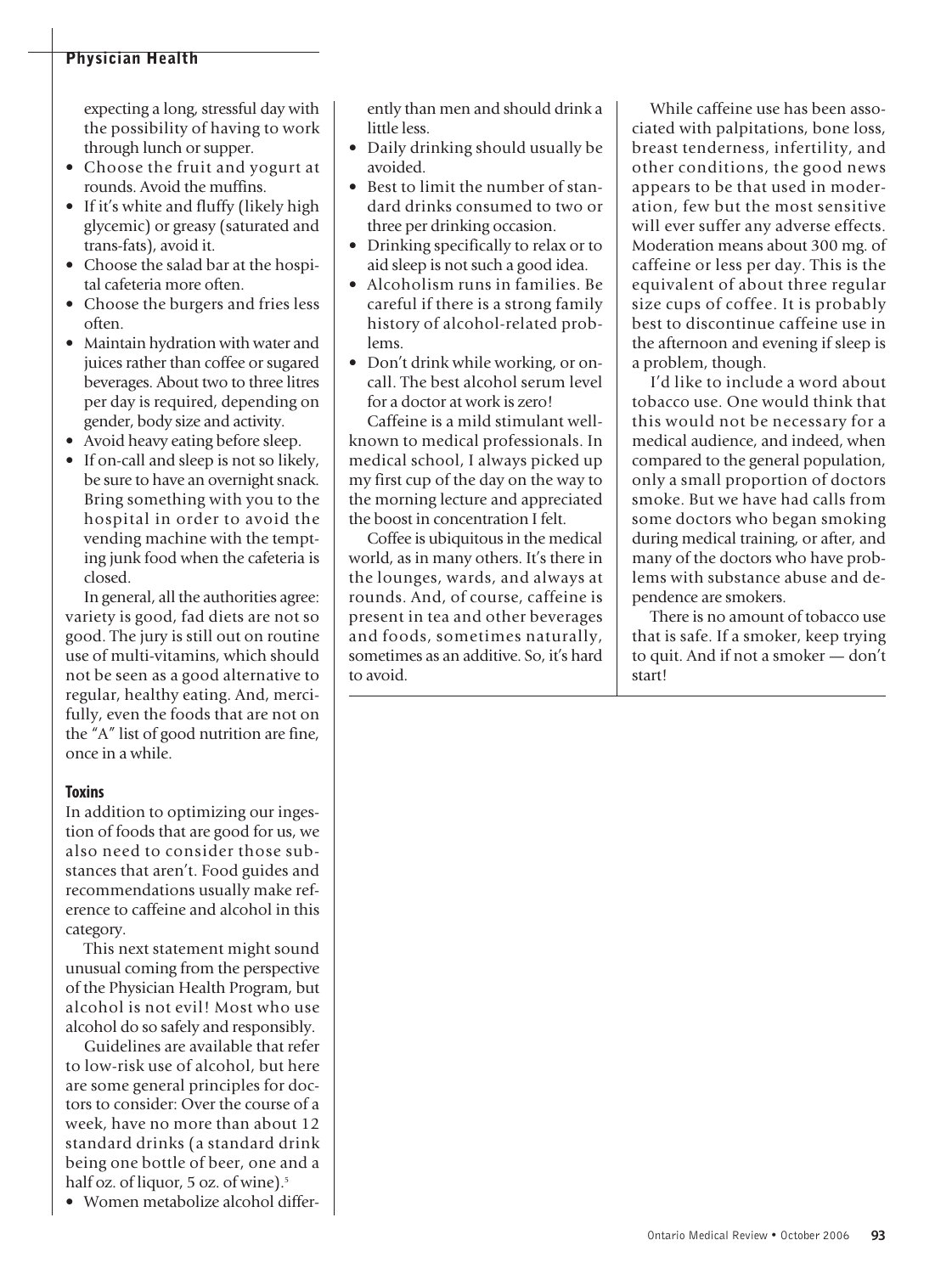#### **Sleep**

I doubt there is any other issue that stresses physicians and residents more than sleep — or the lack of it.

In "Staying Human During Residency Training," Peterkin cites insufficient sleep as number one in the list of "Top Ten" stressors for residents. 6 Many doctors are required to be oncall as part of their professional duties, sometimes as often as every three or four nights in these times of pressure on physician numbers. A night on-call likely represents no more than three or four hours sleep — and many carry on with regular work the next day!

Studies of sleep deprivation in residents and trainees confirm what we all know and have experienced. Sleep loss is associated with increased irritability, anger, depression, sensitivity to criticism, decline in cognitive performance, including the ability to solve problems and learn new skills, daytime drowsiness (nodding off), and more. 7,8

Losing sleep impairs psychomotor function. In fact, it has been shown that four hours of sleep loss results in the kind of impairment usually associated with a breath alcohol level above the legal limit for driving in most jurisdictions. <sup>9</sup> In short, being sleep deprived hurts — us, and potentially those we serve.

Consider that human beings need about seven to eight hours of sleep per night. How many of us achieve that even if not on-call? Long hours of work, complex patient and professional problems, and home and family demands all create night-time thoughts that seem to whirl endlessly in our minds once the head hits the pillow. (I've heard this referred to as "monkey mind.") And, don't forget that our natural diurnal rhythms would have us sleep some time in the afternoon as well. Who gets to do that?

The truth is, our physiology demands sleep — in the right amounts and at the right time. There is no overcoming that basic need no matter how long we have trained, how often we lose sleep, or how impor-

tant we are. There is no such thing as conditioning our physiology to adapt to less sleep in a healthy, homeostatic way.

Chronic sleep deprivation only adds to our allostatic load. Chronic sleep loss reduces resiliency, adds to risk of illness, or even causes illness, depending on individual circumstances and genetic predisposition.

Here are some suggestions for healthy, restorative sleep for doctors:

- Listen to your body's rhythms. There are times when falling asleep is easier because it's natural to do so. Plan bed-time and naps accordingly. To the best of your ability, don't let anything else interfere with this schedule. (I know one family doctor in a small town who has lunch at home followed by a brief nap before returning to the office. He's done that for years and swears by it!)
- "Close shop" sufficiently early in the evenings to give your mind a chance to wind down. This means avoid work-related e-mails, calls, journal reading, paperwork and so on for a few hours before retiring.
- Engage in other, relaxing activities in that time leading to bed that signals sleep is coming. You know what works for you: some TV, listening to or playing music, taking walks, reading a novel or other non-work related material, that sort of thing.
- Avoid alcohol, caffeine, excessive fluid ingestion or a heavy meal too soon before retiring, but a light snack can help prevent overnight hunger.
- Arrange your sleeping quarters according to your preferences considering light level, quiet, temperature, and so on. (I've found a mask and ear plugs work wonders.)
- Light exercise helps promote good sleep, but exercise should be avoided just before retiring.
- Develop a bedtime "ritual," or routine pattern of behaviours, even post-call, that facilitates the onset of sleep.
- If at all possible, grab a quick nap (about 45 minutes) during the day

prior to an overnight shift or call.

- Be sure to get extra sleep on days off. This is the way to achieve sleep homeostasis, that is to repay the "sleep debt."
- Generally, avoid sedative drugs for sleep, unless for short periods and as prescribed. This includes overthe-counter preparations. Never prescribe sedative hypnotics for yourself.

Of course, there will be nights when sleep is difficult. Most authorities suggest getting out of bed and doing something else for awhile, rather than lying there ruminating about not sleeping. After that, try repeating the usual pre-sleep ritual, then returning to bed. Remember, an occasional experience of insomnia, while unpleasant, will do no harm.

If sleep remains disturbed in any way, medical evaluation, sometimes including sleep studies, is indicated.

#### **Exercise**

It's common knowledge that regular, moderate exercise benefits health in many ways. Benefits include better sleep, improved sense of energy, reduction in physical and emotional tension, fewer feelings of depression and anxiety, lowered risk of many physical illnesses, including cardiovascular disease, and much, much more. In short, thinking physiologically, exercise can contribute significantly to the reduction of our allostatic burden, creating resilience and good health — immediately and in the future.

As doctors, we know this. So why don't we all exercise regularly?

Not enough time — patients and family come first. Not enough energy — the long work day leaves little reserve for much else, let alone exercise. Not enough motivation — the inertia of a sedentary existence just can't be overcome. Not enough expertise — we aren't already the best at running, rowing, dancing, or whatever.

There are ways to overcome these barriers to an active lifestyle. Perhaps, moderate exercise can be built in to everyday routines. Consider walking,